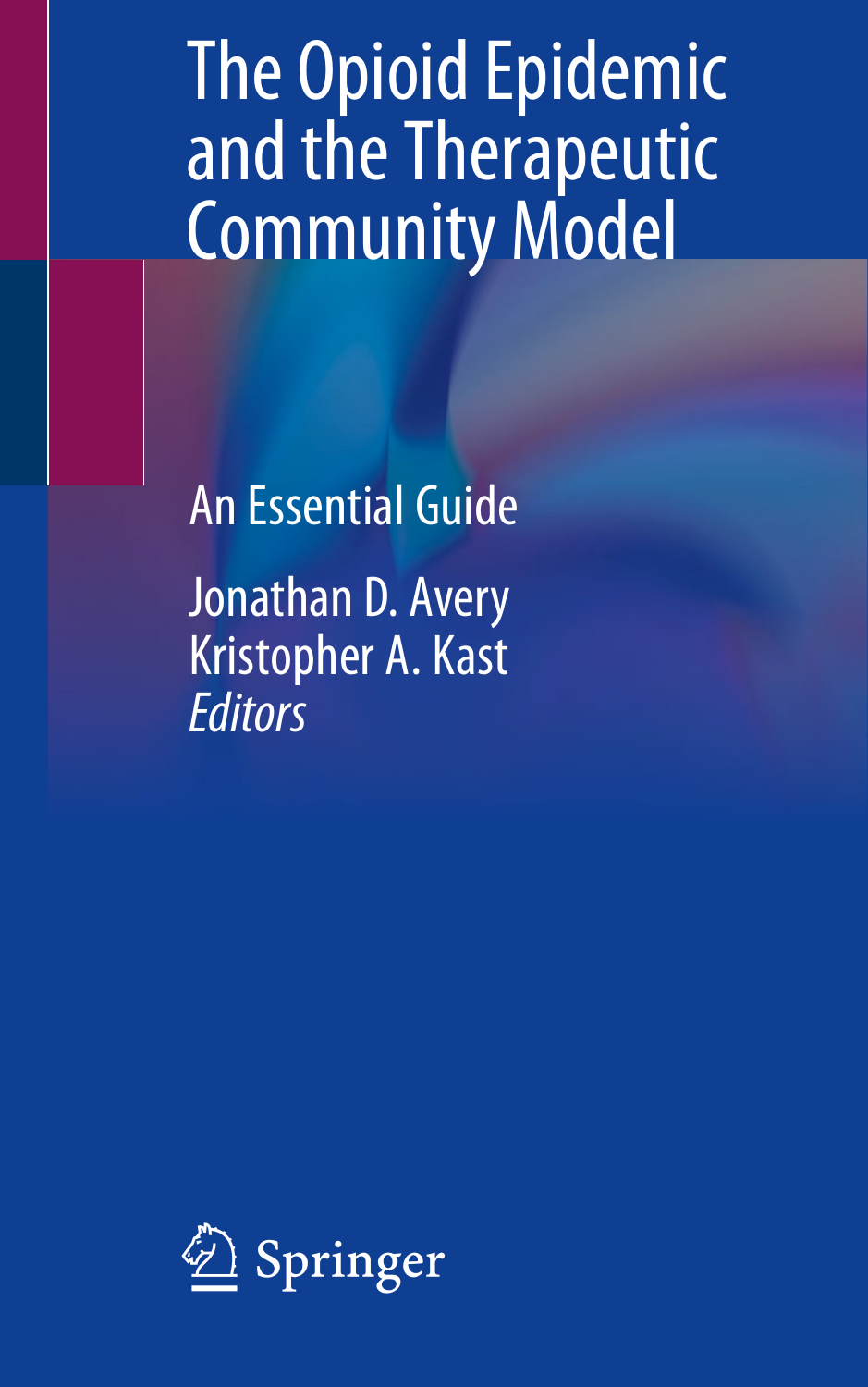# The Opioid Epidemic and the Therapeutic Community Model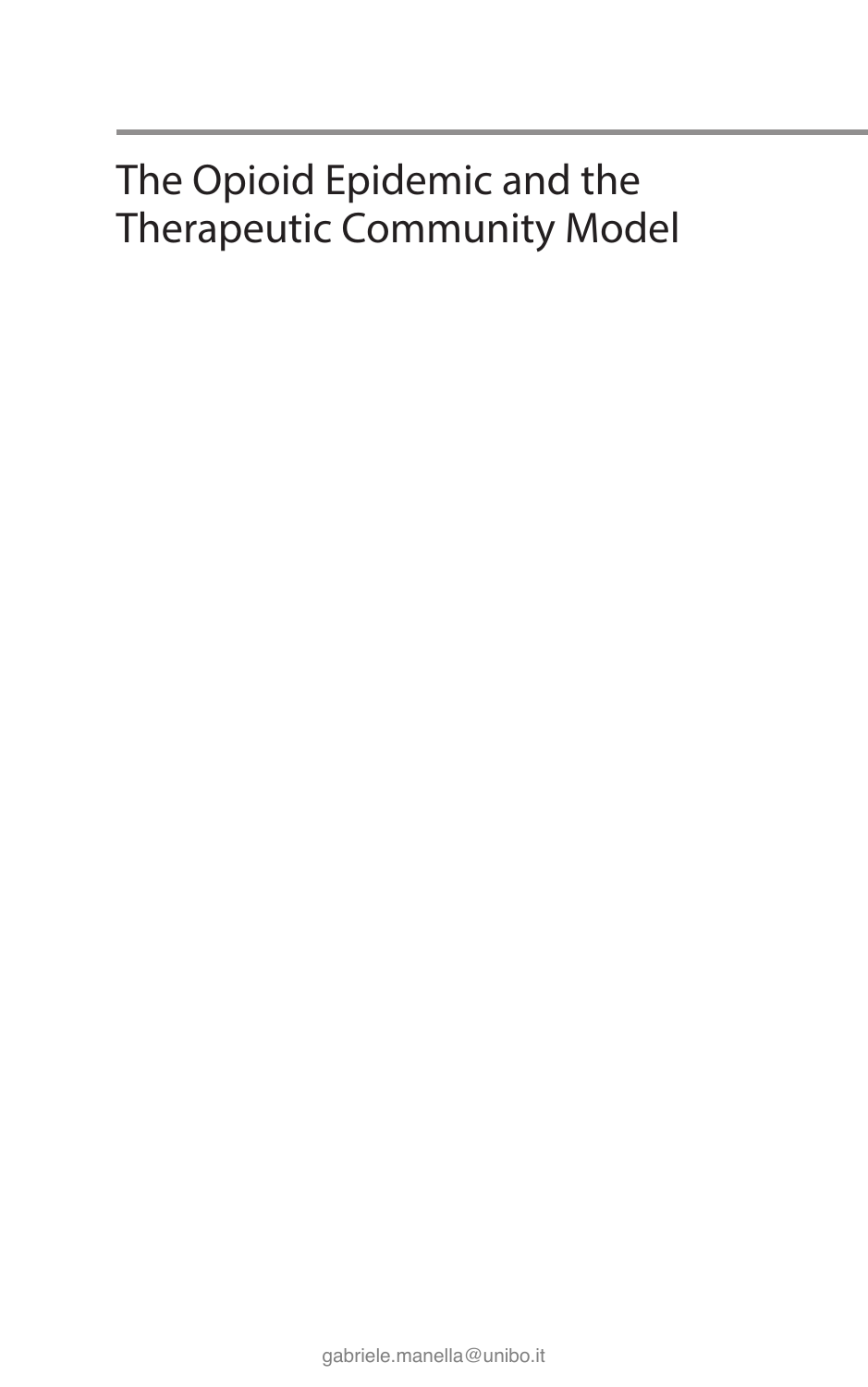Jonathan D. Avery Kristopher A. Kast **Editors** 

# The Opioid Epidemic and the Therapeutic Community Model

An Essential Guide

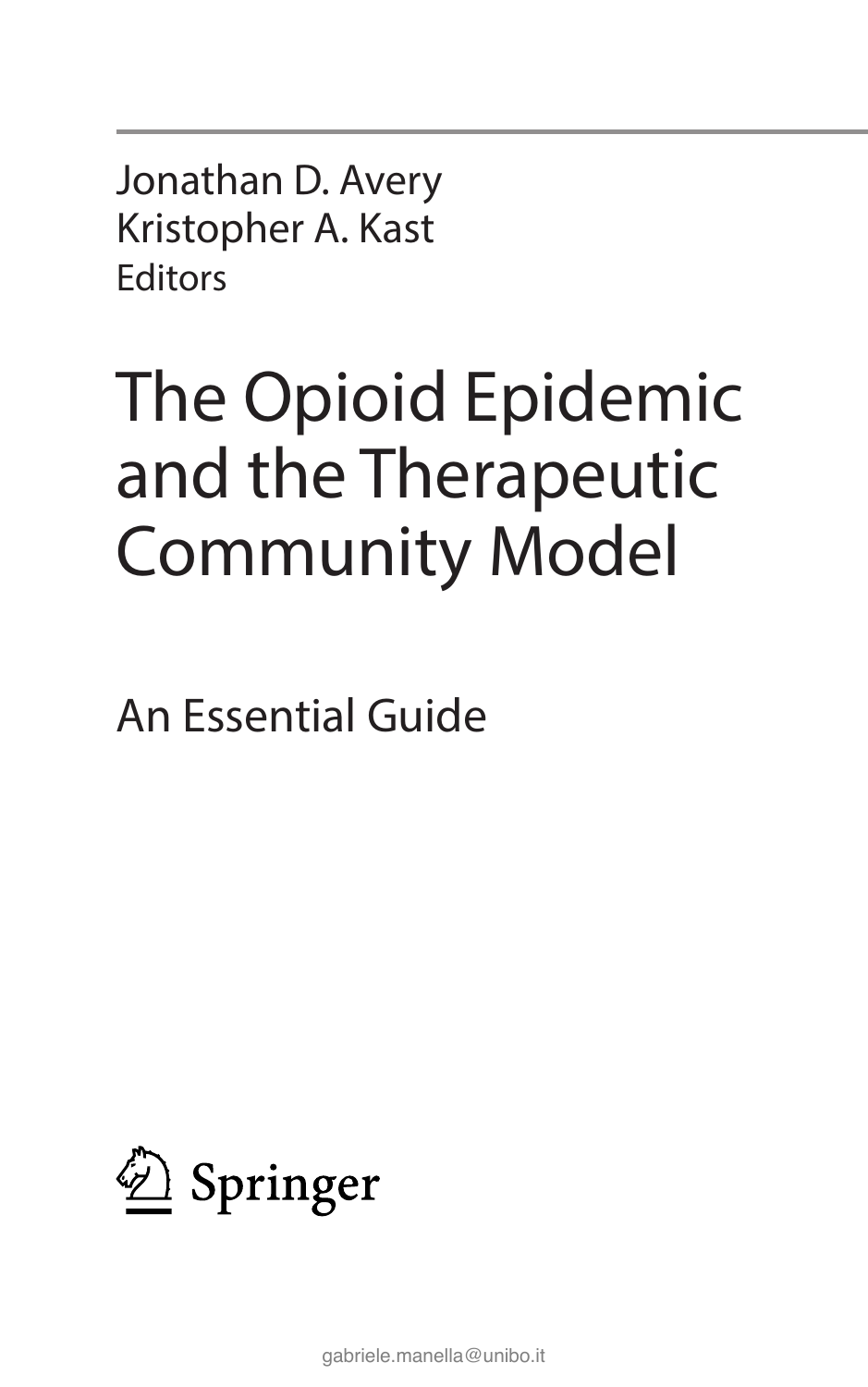*Editors* Jonathan D. Avery Weill Cornell Medical College New York, NY **USA** 

Kristopher A. Kast Payne Whitney Clinic of New York-Presbyterian Weill Cornell Medical College New York, NY USA

#### ISBN 978-3-030-26272-3 ISBN 978-3-030-26273-0 (eBook) <https://doi.org/10.1007/978-3-030-26273-0>

#### © Springer Nature Switzerland AG 2019

This work is subject to copyright. All rights are reserved by the Publisher, whether the whole or part of the material is concerned, specifically the rights of translation, reprinting, reuse of illustrations, recitation, broadcasting, reproduction on microfilms or in any other physical way, and transmission or information storage and retrieval, electronic adaptation, computer software, or by similar or dissimilar methodology now known or hereafter developed.

The use of general descriptive names, registered names, trademarks, service marks, etc. in this publication does not imply, even in the absence of a specific statement, that such names are exempt from the relevant protective laws and regulations and therefore free for general use.

The publisher, the authors, and the editors are safe to assume that the advice and information in this book are believed to be true and accurate at the date of publication. Neither the publisher nor the authors or the editors give a warranty, expressed or implied, with respect to the material contained herein or for any errors or omissions that may have been made. The publisher remains neutral with regard to jurisdictional claims in published maps and institutional affiliations.

This Springer imprint is published by the registered company Springer Nature Switzerland AG

The registered company address is: Gewerbestrasse 11, 6330 Cham, Switzerland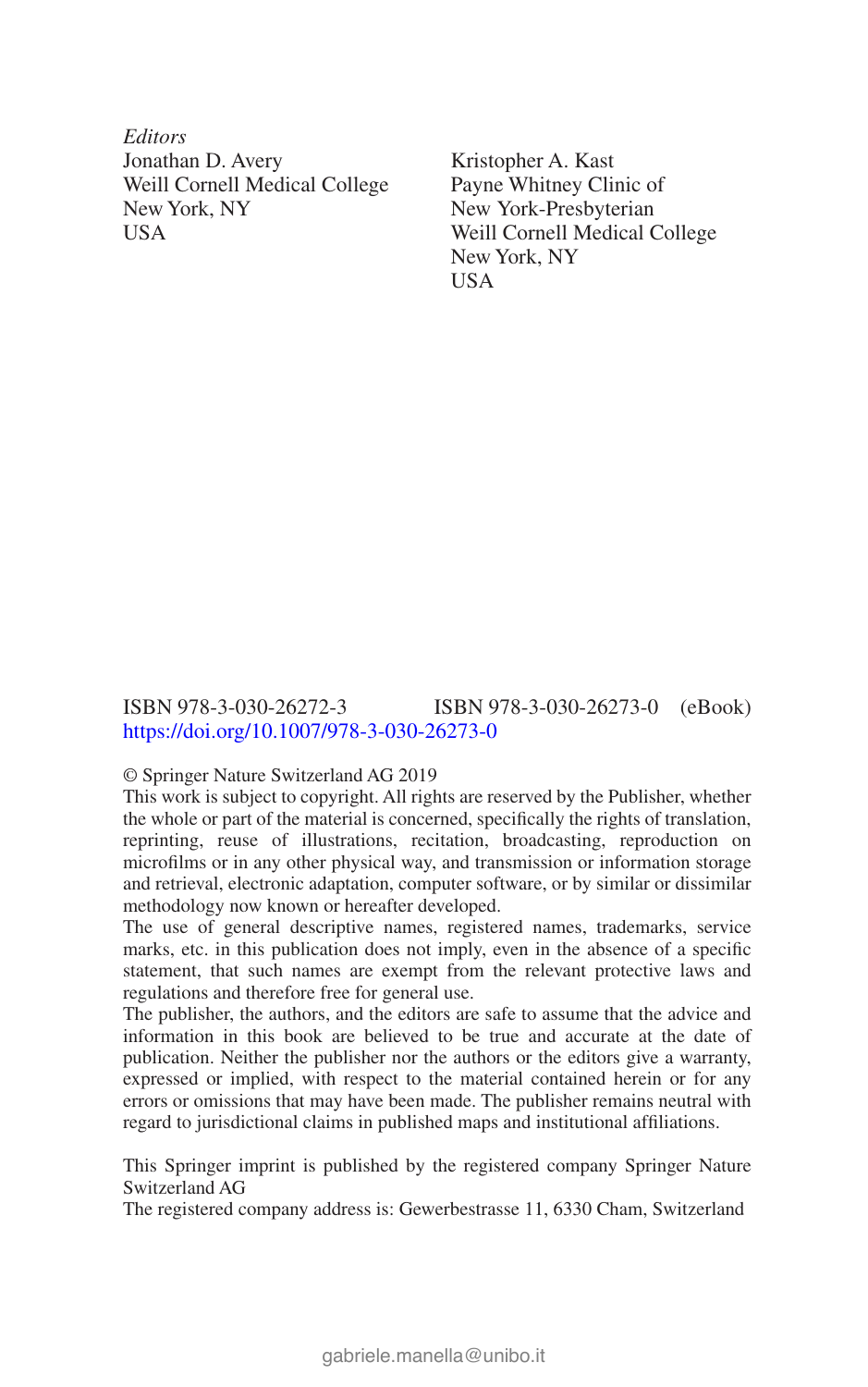## **Acknowledgments**

The authors would like to thank Daniele Bodini, the Alexander Bodini Foundation, and Friends of San Patrignano, USA, for their support of this work.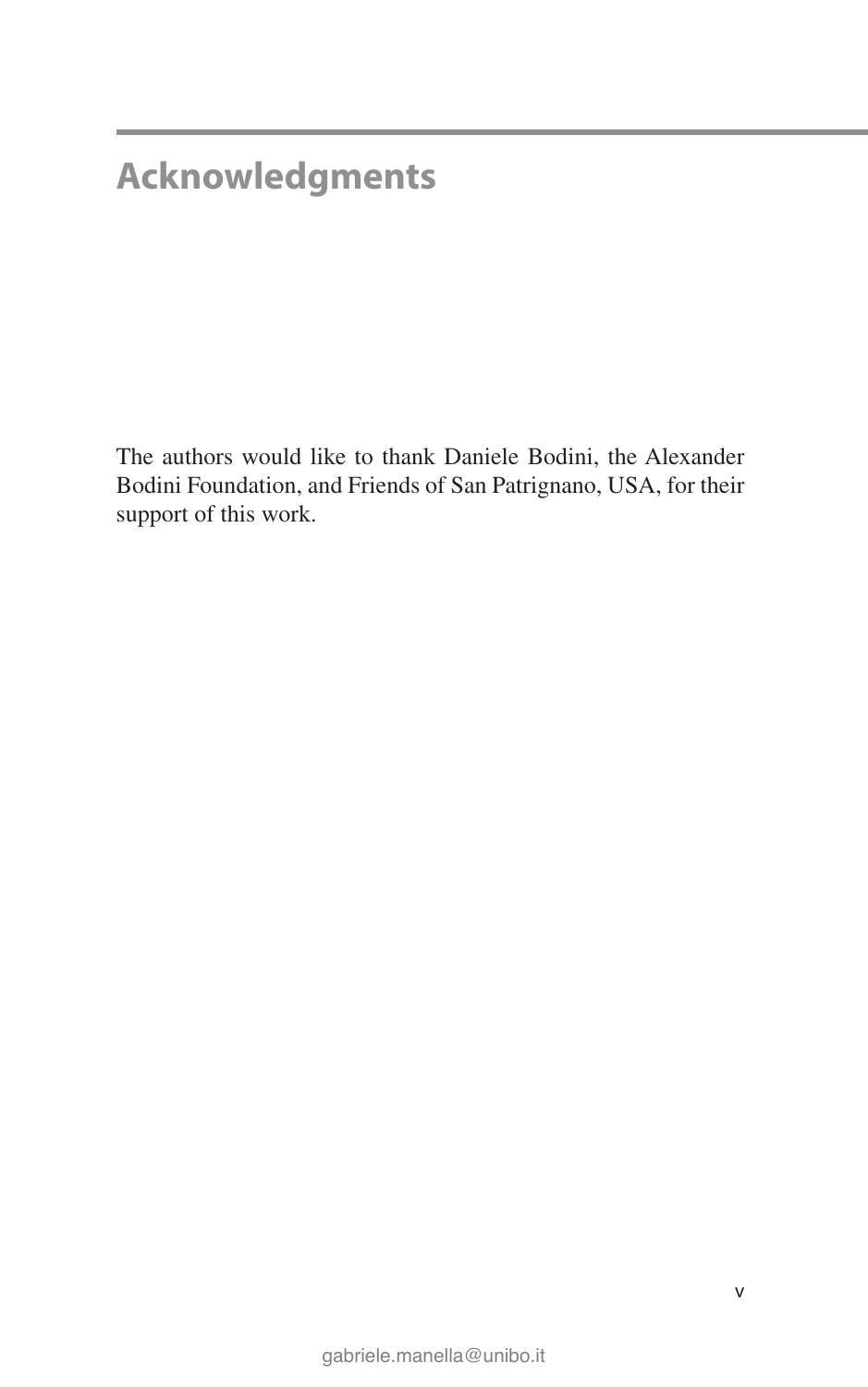### **Contents**

| $\mathbf{1}$     | <b>An Introduction to the Opioid Epidemic</b><br>Kristopher A. Kast and Jonathan D. Avery                      |   |
|------------------|----------------------------------------------------------------------------------------------------------------|---|
| $\mathbf{2}$     | <b>Therapeutic Communities: Evolutionary Arc</b><br>George De Leon                                             | 9 |
| $\mathbf{3}$     | <b>The Modern Therapeutic Community Model  23</b><br>Fernando B. Perfas                                        |   |
| $\boldsymbol{4}$ | Rachel Knight                                                                                                  |   |
| 5                | <b>Response to the Opioid Epidemic: Current</b><br>Joseph Bravoco                                              |   |
| 6                | <b>Target Population: Treatment-Resistant</b><br><b>Opioid Use Disorder and the Role</b><br>Kristopher A. Kast |   |
| 7                | <b>Current Therapeutic Communities</b><br>Phaedon Kaloterakis                                                  |   |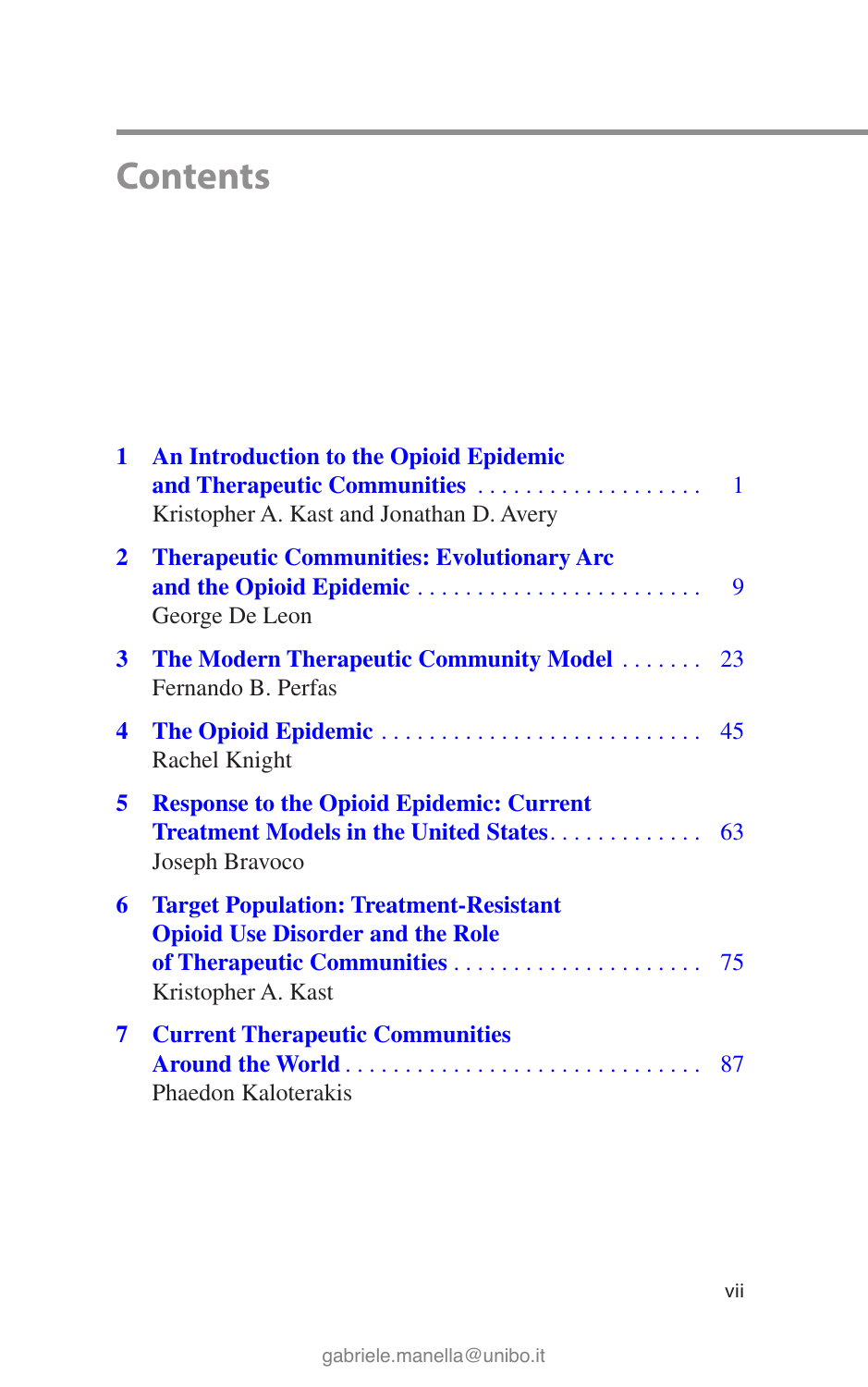| 8 | <b>Therapeutic Communities and the Judicial</b>        |
|---|--------------------------------------------------------|
|   |                                                        |
|   | Andrew Tuck and Lauren Stossel                         |
| 9 | <b>San Patrignano: Lessons from the Italian</b>        |
|   |                                                        |
|   | Gabriele Manella, Giovanni Pieretti, Alessandra Landi, |
|   | and Bruno Genetti                                      |
|   |                                                        |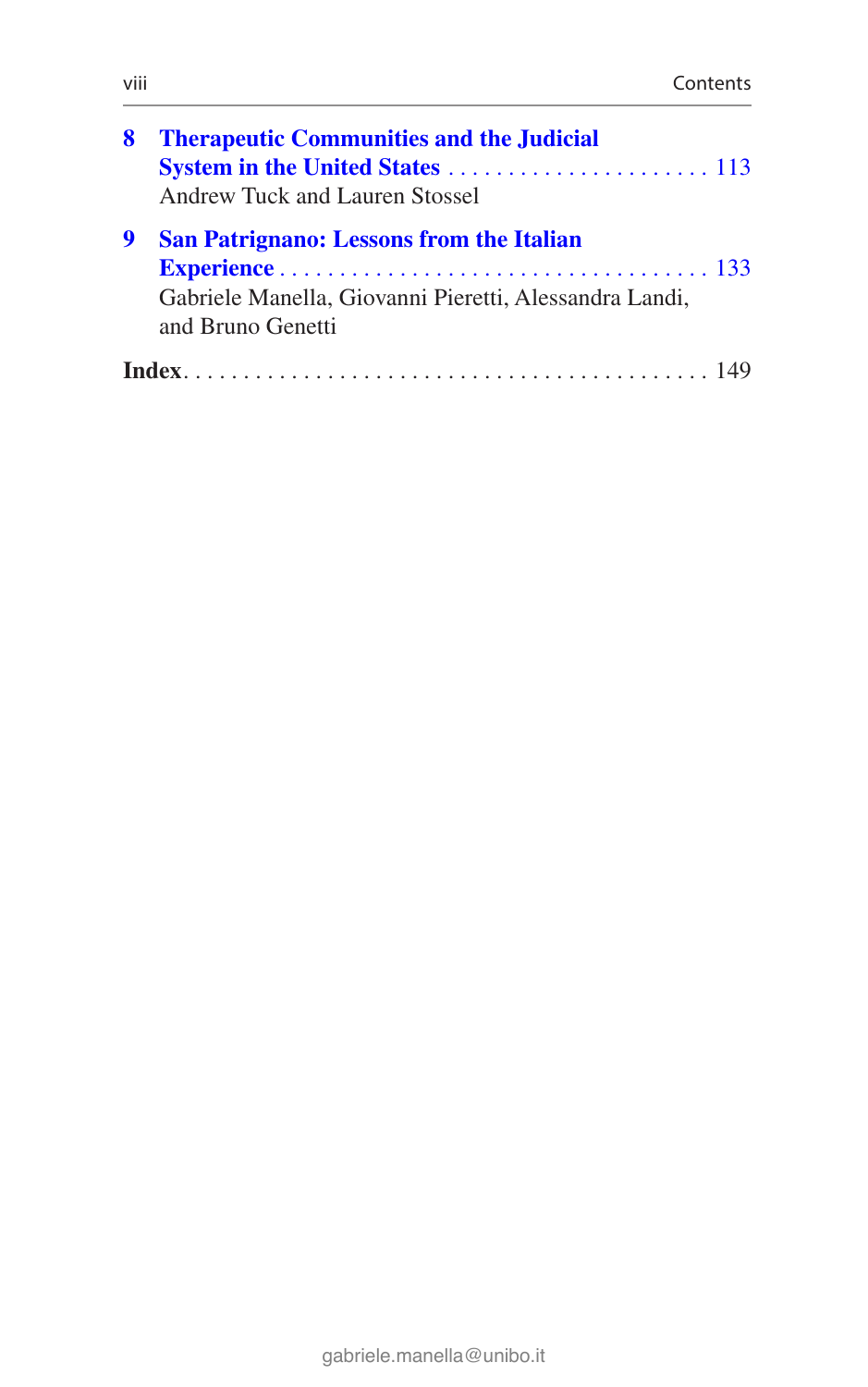#### **Contributors**

**Jonathan D. Avery, MD** Weill Cornell Medical College, New York, NY, USA

**Joseph Bravoco** New York-Presbyterian Hospital/Weill Cornell Medical Center, New York, NY, USA

**George De Leon** Department of Psychiatry, New York University School of Medicine, New York, NY, USA

**Bruno Genetti** Centro Studi Explora, Padua, Italy

**Phaedon Kaloterakis** KETHEA, European Federation of Therapeutic Communities (EFTC), World Federation of Therapeutic Communities (WFTC), Thessaloniki, Greece

**Kristopher A. Kast, MD** Payne Whitney Clinic of New York-Presbyterian, Weill Cornell Medical College, New York, NY, USA

**Rachel Knight, MD** New York Presbyterian – Weill Cornell Medical Center, New York, NY, USA

**Alessandra Landi** Department of Sociology and Business Law, University of Bologna, Bologna, Italy

**Gabriele Manella** Department of Sociology and Business Law, University of Bologna, Bologna, Italy

**Fernando B. Perfas, PhD** Addiction Training Consultant, Red Hook, NY, USA

**Giovanni Pieretti** Department of Sociology and Business Law, University of Bologna, Bologna, Italy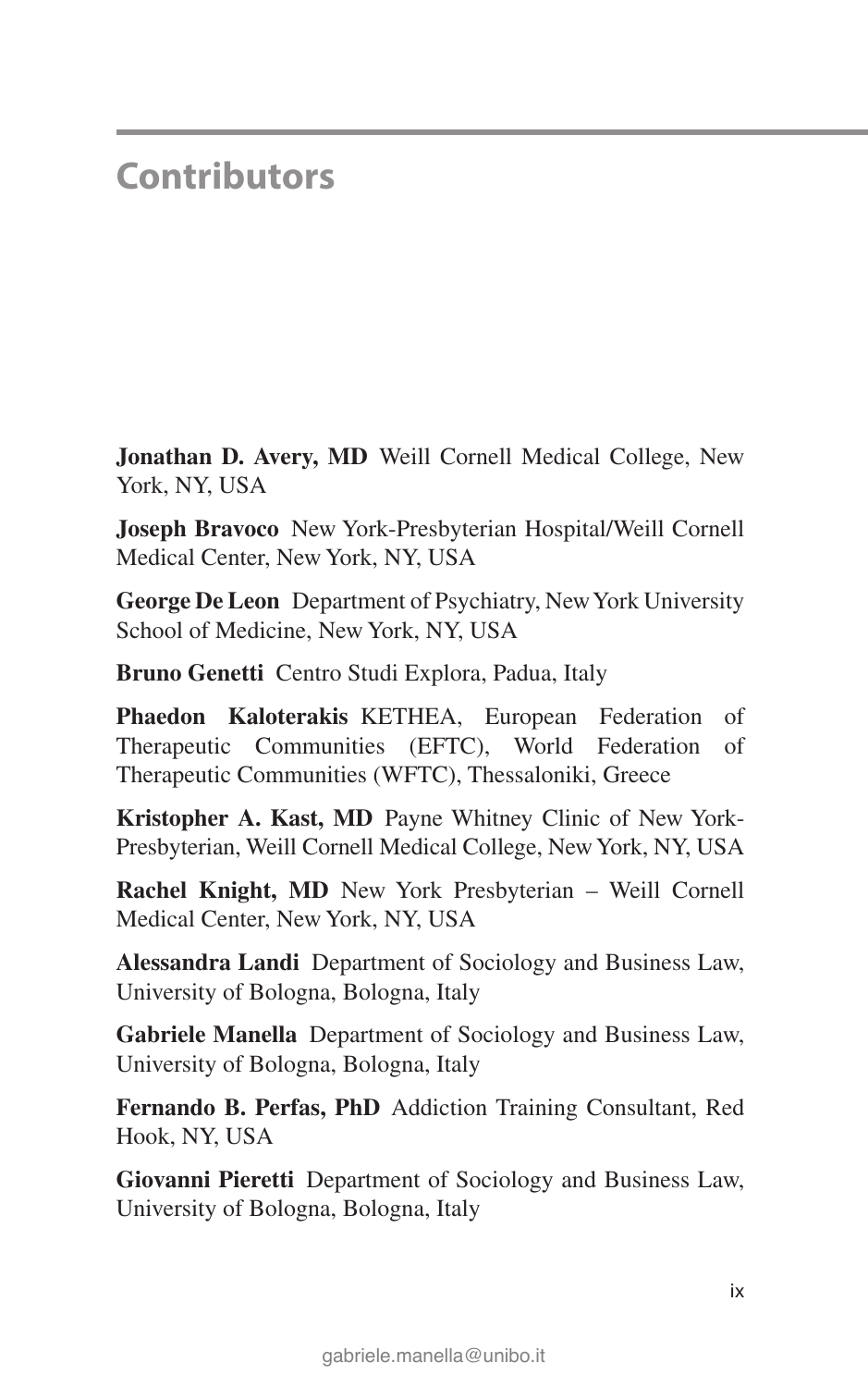**Lauren Stossel, MD** Correctional Health Services, NYC Health+Hospitals, New York, NY, USA

**Andrew Tuck, BS** Columbia University Vagelos College of Physicians & Surgeons, New York, NY, USA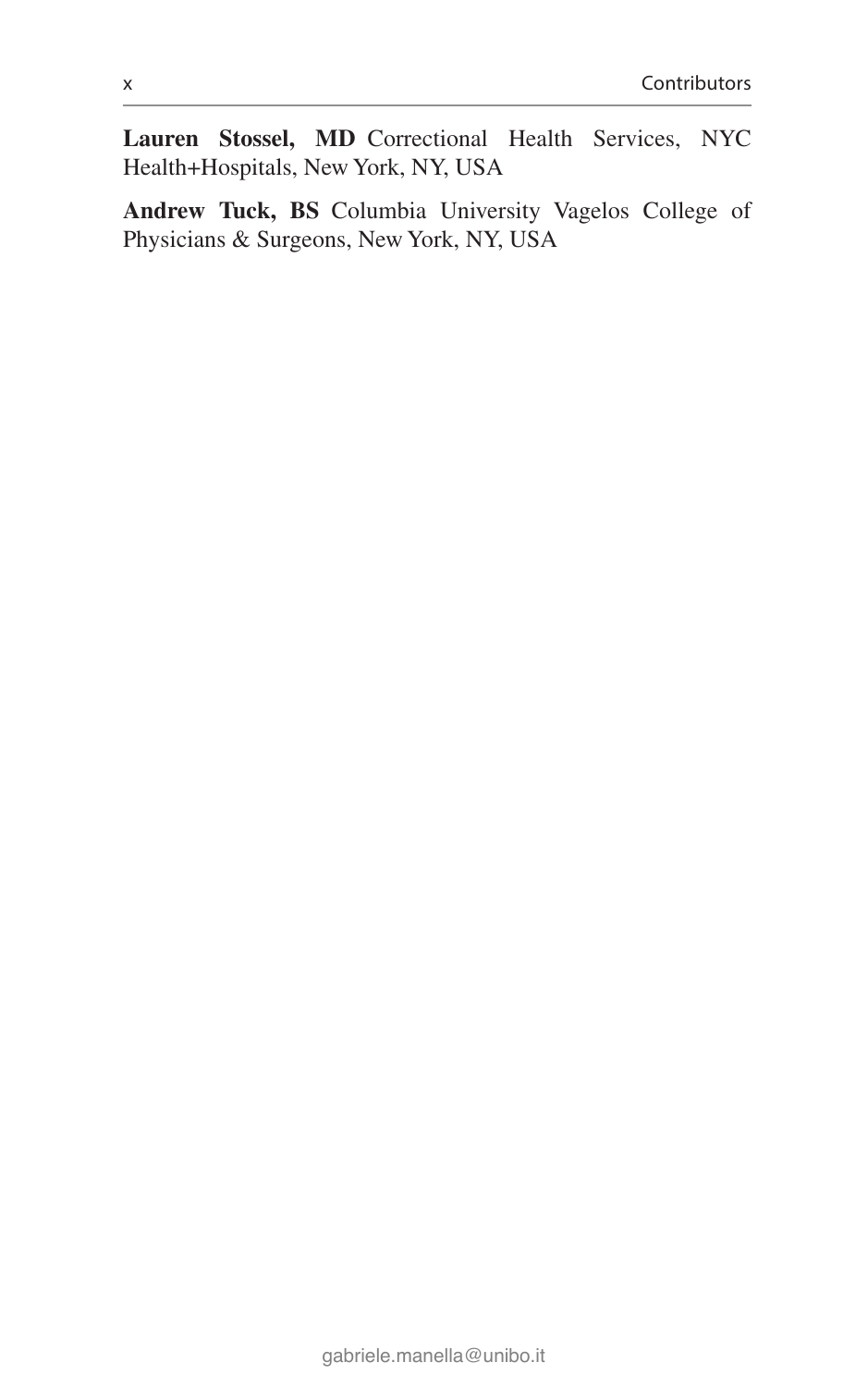### **San Patrignano: Lessons from the Italian Experience**

<span id="page-9-0"></span>**9**

Gabriele Manella, Giovanni Pieretti, Alessandra Landi, and Bruno Genetti

#### **An Overview of Addiction Treatment Services and the Official Data on Use in Italy**

Drug use trends are complex and ever changing, and supplying data on these is extremely difficult, as is outlining addiction treatment services. We have opted to use data from the Annual Report to the Italian Parliament (carried out by the Department for Anti-Drug Policies) and EMCDDA annual reports (the European Monitoring Center for Drugs and Drug Addiction) to introduce this topic.

Italy's drug addiction treatment system stands out in Europe. The public sector and private services work together and have been strengthened through an accreditation system within the National Health Service that identifies healthcare providers offering services for substance use disorders. This system as a whole has made significant progress in the treatment of heroin and cocaine addictions: drug-related deaths have decreased in recent

Department of Sociology and Business Law, University of Bologna, Bologna, Italy

e-mail[: gabriele.manella@unibo.it;](mailto:gabriele.manella@unibo.it) [giovanni.pieretti@unibo.it](mailto:giovanni.pieretti@unibo.it)[;](mailto:alessandra.landi5@unibo.it) [alessandra.landi5@unibo.it](mailto:alessandra.landi5@unibo.it)

B. Genetti Centro Studi Explora, Padua, Italy e-mail[: bruno.genetti@centroexplora.it](mailto:bruno.genetti@centroexplora.it)

© Springer Nature Switzerland AG 2019 133

G. Manella ( $\boxtimes$ ) · G. Pieretti · A. Landi

J. D. Avery, K. A. Kast (eds.), *The Opioid Epidemic and the Therapeutic Community Model*, [https://doi.org/10.1007/978-3-030-26273-0\\_9](#page-9-0)